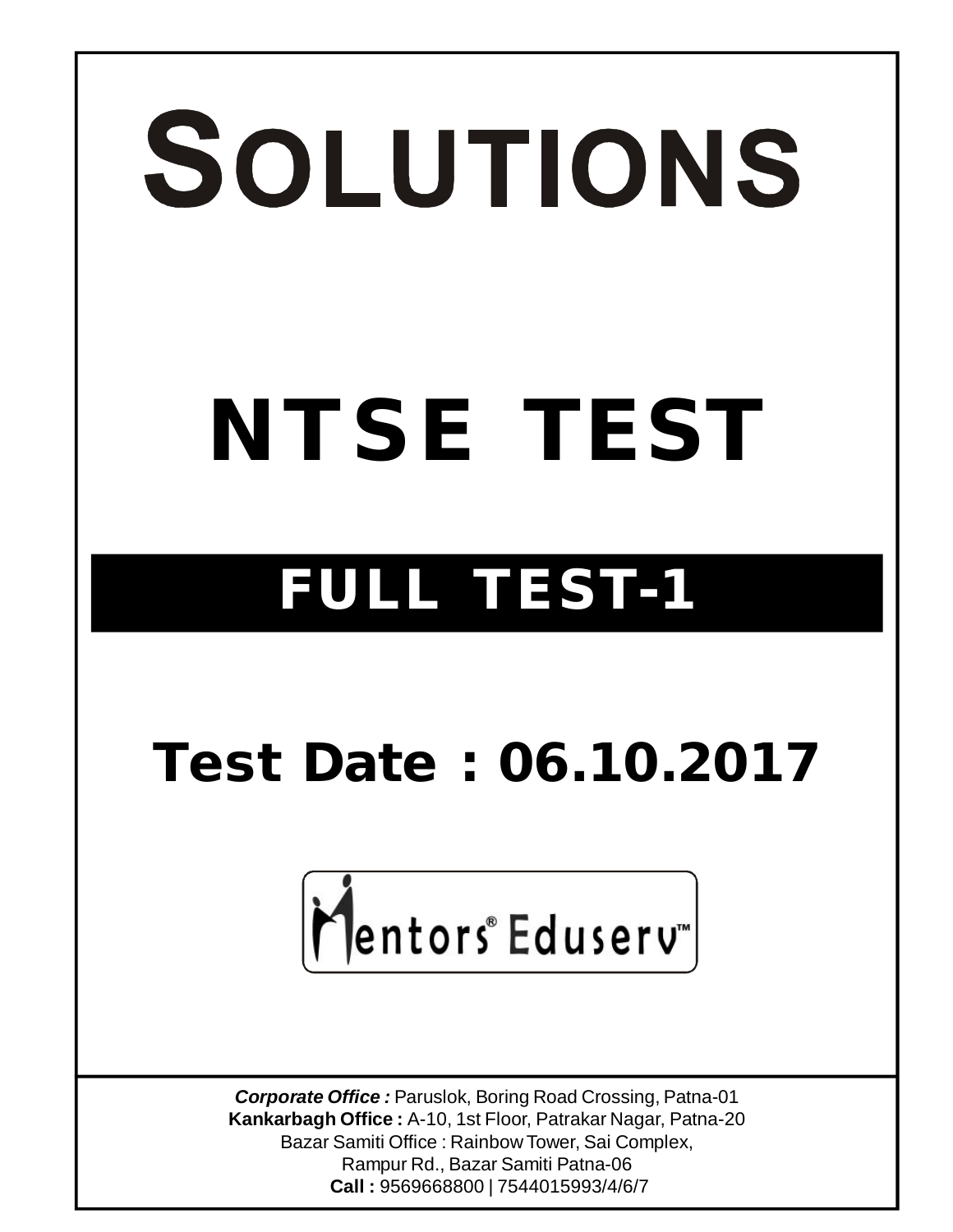| <b>MENTAL ABILITY</b> |     |     |     |     |     |     |     |     |     |     |     |     |     |
|-----------------------|-----|-----|-----|-----|-----|-----|-----|-----|-----|-----|-----|-----|-----|
| 1.                    | (A) | 2.  | (D) | 3.  | (A) | 4.  | (C) | 5.  | (D) | 6.  | (A) | 7.  | (C) |
| 8.                    | (B) | 9.  | (C) | 10. | (C) | 11. | (B) | 12. | (A) | 13. | (A) | 14. | (C) |
| 15.                   | (C) | 16. | (A) | 17. | (B) | 18. | (C) | 19. | (C) | 20. | (C) | 21. | (D) |
| 22.                   | (B) | 23. | (B) | 24. | (C) | 25. | (B) | 26. | (B) | 27. | (C) | 28. | (B) |
| 29.                   | (D) | 30. | (D) | 31. | (D) | 32. | (A) | 33. | (A) | 34. | (C) | 35. | (B) |
| 36.                   | (C) | 37. | (C) | 38. | (A) | 39. | (B) | 40. | (C) | 41. | (A) | 42. | (C) |
| 43.                   | (A) | 44. | (A) | 45. | (B) | 46. | (A) | 47. | (B) | 48. | (C) | 49. | (C) |
| 50.                   | (B) |     |     |     |     |     |     |     |     |     |     |     |     |
| <b>ENGLISH</b>        |     |     |     |     |     |     |     |     |     |     |     |     |     |
| 51.                   | (C) | 52. | (A) | 53. | (B) | 54. | (D) | 55. | (D) | 56. | (A) | 57. | (C) |
| 58.                   | (C) | 59. | (D) | 60. | (B) | 61. | (B) | 62. | (B) | 63. | (D) | 64. | (D) |
| 65.                   | (B) | 66. | (D) | 67. | (C) | 68. | (C) | 69. | (B) | 70. | (B) | 71. | (B) |
| 72.                   | (A) | 73. | (A) | 74. | (D) | 75. | (D) | 76. | (A) | 77. | (A) | 78. | (B) |
| 79.                   | (B) | 80. | (B) | 81. | (B) | 82. | (A) | 83. | (C) | 84. | (C) | 85. | (A) |
| 86.                   | (C) | 87. | (A) | 88. | (C) | 89. | (D) | 90. | (A) | 91. | (C) | 92. | (A) |
| 93.                   | (C) | 94. | (B) | 95. | (A) | 96. | (D) | 97. | (C) | 98. | (C) | 99. | (C) |
| 100. $(B)$            |     |     |     |     |     |     |     |     |     |     |     |     |     |

#### **PHYSICS**

**101. (C)**

 $2mg - T = 2 ma$  ...(i)  $T - mg \sin 30^\circ = ma \dots (ii)$ from (i) and (ii) 2mg –  $\frac{mg}{2}$  = 3 ma 2  $-\frac{119}{2}$  = 3  $\Rightarrow \frac{3mg}{2} = 3ma$ 2  $=$  $a = \frac{g}{2}$ 2  $\therefore$   $|a=\frac{3}{2}$ 

**102. (B)**

 $g = \frac{4}{3} \pi R \cdot \rho \cdot G$ .  $=\frac{1}{3}\pi R.p.G.$  ...(i)  $g' = \frac{4}{3} \pi R' \rho' G$  $V = \frac{1}{3} \pi R' \rho' G$  ...(ii) Given  $\rho' = 2\rho$ and  $g' = g$  $\frac{4}{6}$ R<sub>P</sub>G =  $\frac{4}{6}$ πR'<sub>P</sub>'G 3 3 ∴  $\frac{1}{6}R\rho G = \frac{1}{6}\pi R'\rho'G$ 

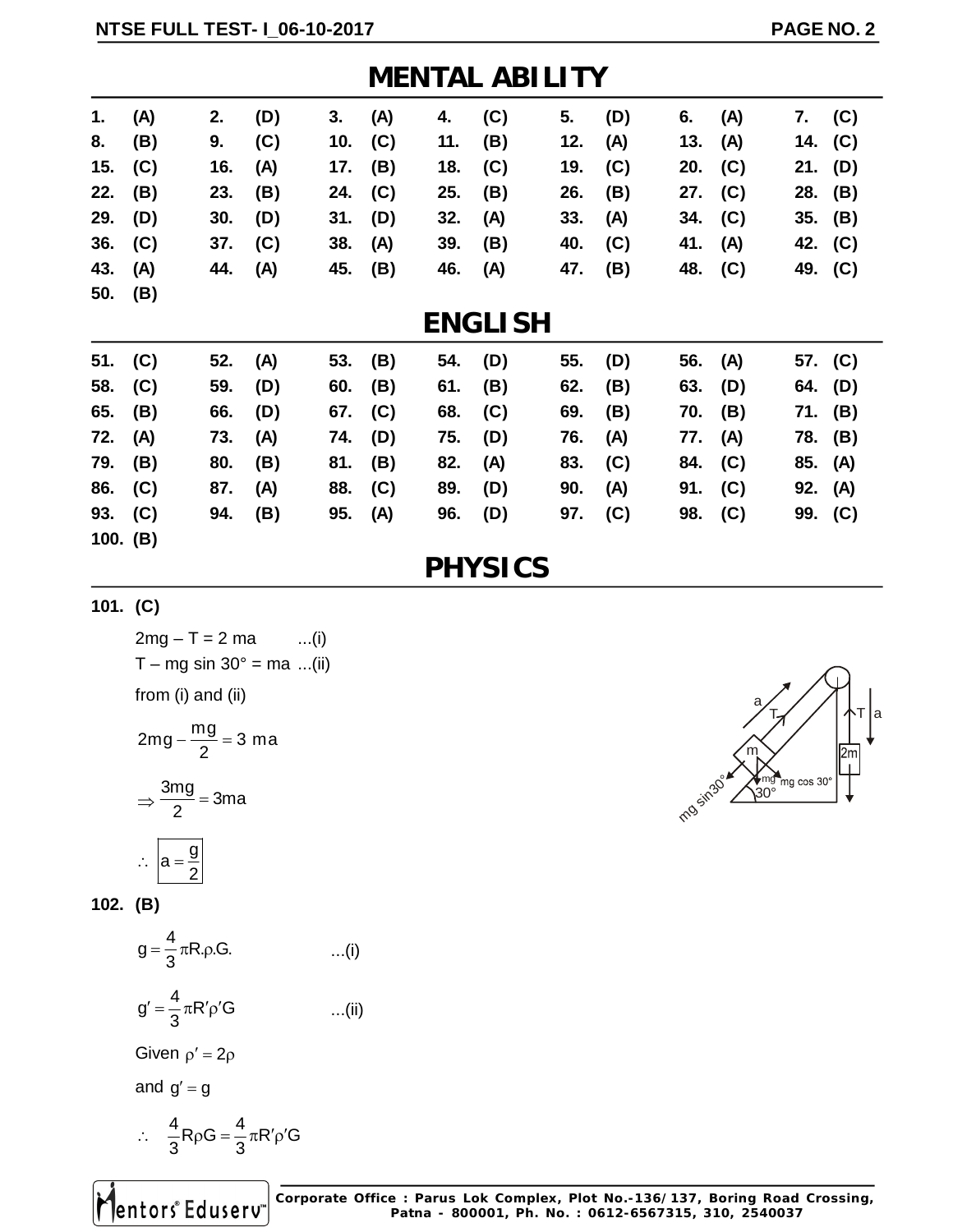or 
$$
R' = \frac{R\rho}{\rho'} = \frac{R\rho}{2\rho}
$$
  $\therefore$   $R' = \frac{R}{2}$ 

**103. (C)**

Let the mass of the cube be 'm' gm and length of edge be '*l*' cm then



from (i)  $&$  (ii)

$$
200 = \rho \left[ l^3 - (l - 2) l^2 \right]
$$

for water  $\rho = 1$  gm/cm<sup>3</sup>

$$
200 = l^3 - l^3 + 2l^2
$$

or 
$$
l = 10
$$
 cm

**104. (C)**

Total resistance of the circuit

$$
R = [\{(4 | | 4) + 4\} | | 4] + 1.6 = 4 \Omega
$$

Total current through battery =  $\frac{4}{4}$  = 1 Amp  $=\frac{1}{4}$  = 1 Amp. and shown current.

$$
I = 1 \times \frac{4}{4+6} = 0.4 \text{ Amp.}
$$

**105. (C)**

$$
\frac{\frac{1}{2}g(t-1)^2}{\frac{1}{2}gt^2} = \frac{1}{2} \qquad \Rightarrow t^2 = 2(t-1)^2
$$

$$
\Rightarrow \left(\frac{t}{t-1}\right)^2 = 2 \qquad \Rightarrow \frac{t}{t-1} = \pm \sqrt{2}
$$

Taking 
$$
\frac{t}{t-1} = +\sqrt{2}
$$
  
\n $\Rightarrow t = \sqrt{2} (t-1)$   
\n $\Rightarrow t = \frac{\sqrt{2}}{\sqrt{2}-1} = (2+\sqrt{2})s$   
\n $\Rightarrow t = \frac{\sqrt{2}}{\sqrt{2}+1} = (2+\sqrt{2})s$   
\n $\Rightarrow t = \frac{\sqrt{2}}{\sqrt{2}+1} = (2+\sqrt{2})s$ 

Taking 
$$
\frac{t}{t-1} = -\sqrt{2}
$$
  
\n $\Rightarrow t = -\sqrt{2} (t-1)$   
\n $\Rightarrow t = \frac{\sqrt{2}}{\sqrt{2} + 1} = (2 - \sqrt{2}) s$ 

which is not possible.

Hence option (C) is correct.

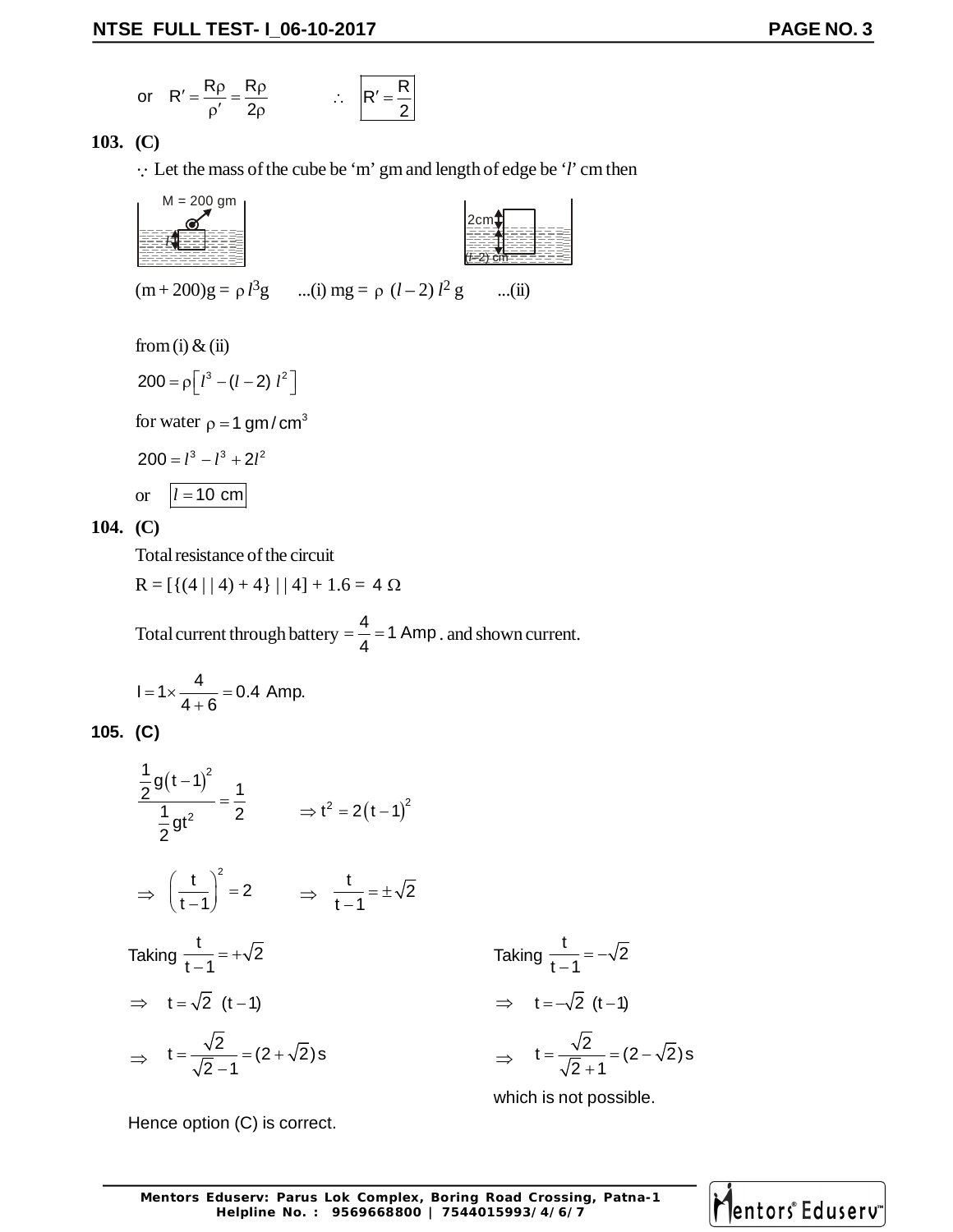#### **106. (B)**

$$
d = \frac{vt}{2}
$$
  

$$
d = \frac{1400 \text{ m/s} \times 15 \text{ s}}{2} = 10.5 \text{ km}
$$

#### **107. (A)**

$$
R_t - R_0 \propto \Delta t
$$

and  $R_t = R_0 (1 + \alpha \Delta t)$ 

#### **108. (B)**

 $P = P_0 + \rho gh$ 

Pressure decreases linearly when we move from sea bed to the surface of sea.

#### **109. (B)**

$$
B = \frac{\mu_0 I}{4R} \quad \Box \quad \Rightarrow \frac{4 \times 3.14 \times 4 \times 10^{-7}}{4 \times 0.5 \times 10^{-2}} = 2.51 \times 10^{-4} \text{ T}
$$

**110. (C)**

$$
\frac{v}{u} = 2 \implies v = 2u \qquad ...(i)
$$
  
u + v = 10  

$$
u = -\frac{10}{3} \text{ cm}
$$

**111. (A)**

$$
\alpha = \frac{R_2 - R_1}{R_1 t_2 - R_2 t_1}
$$
\n
$$
\Rightarrow 10^{-2} = \frac{1.2 - 1}{1 \times t_2 - 1.2 \times 20}
$$
\n
$$
\Rightarrow t_2 - 24 = \frac{0.2}{10^{-2}}
$$
\n
$$
\Rightarrow t_2 = 20 + 24 = 44^{\circ}C
$$

**112. (B)**



Current through  $3\Omega$  resistor is 0.25 A

 $\Rightarrow$  Current through 5 $\Omega$  resistance is

$$
I_{5\Omega}=I_{6\Omega}+I_{3\Omega}=0.25+0.25=0.5~A
$$

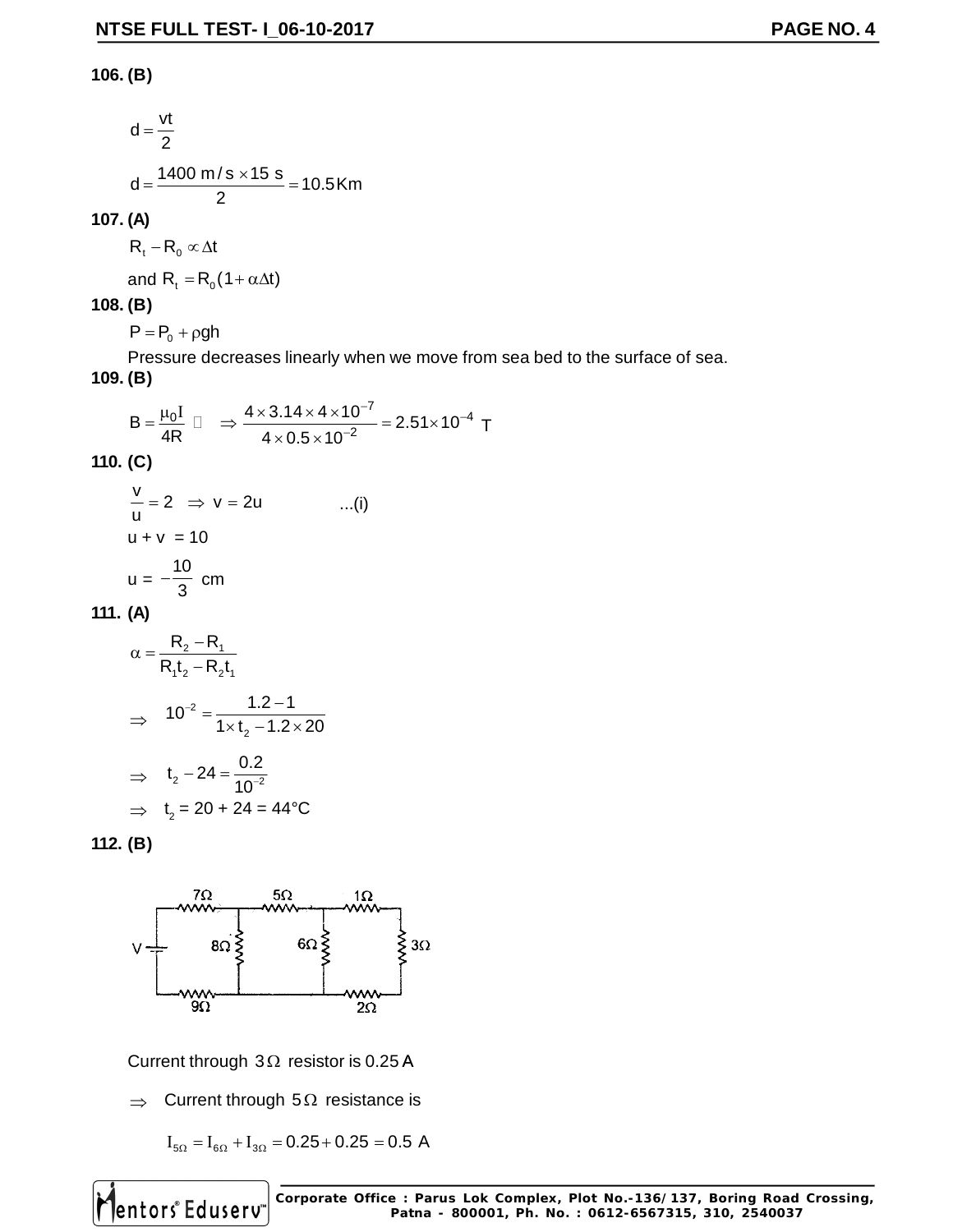$\Rightarrow$  Current through 7 $\Omega$  resistance is

$$
I_{7\Omega} = I_{5\Omega} + I_{8\Omega} = 0.5 + 0.5 = 1 \text{ A}
$$

$$
\therefore V = I \times R_{eq} = 1A \times 20 \Omega = 20 V
$$

**113. (C)**

$$
\sin \theta_{\rm c} = \frac{\mu_{\rm r}}{\mu_{\rm d}} = \frac{4/3}{3/2} = \frac{8}{9}
$$

$$
\Rightarrow \theta_{\rm c} = \sin^{-1}(8/9)
$$

#### **CHEMISTRY**

#### **114. (A)**

Unlike other metal carbonates that usually decomposes into metal oxides liberating carbon dioxide, silver carbonate on heating decomposes into elemental silver liberating mixture of carbon dioxide and oxygen gas as

$$
\mathrm{Ag}_{2}\mathrm{CO}_{3}(s) \xrightarrow{\text{Heat}} 2\mathrm{Ag}(s) + \mathrm{CO}_{2}(g) + \frac{1}{2}\mathrm{O}_{2}(g)
$$
\n
$$
\xrightarrow[2 \times 108 = 216g]{}
$$

Hence, 2.76 g of Ag $_{\rm 2}$ , CO3 on heating will give

$$
\frac{216}{276} \times 2.76 = 2.16 \text{ g Ag as residue.}
$$

#### **115. (A)**

The balanced chemical reaction of zinc with sulphuric acid and NaOH are

$$
Zn + H_2SO_4 \longrightarrow ZnSO_4 + H_2(g) \uparrow
$$

$$
Zn + 2NaOH + 2H_2O \longrightarrow Na_2\Big[Zn(OH)_4\Big] + H_2(g)\uparrow
$$

Since one mole of H2 (g) is produced per mole of zinc with both sulphuric acid and NaOH respectively, hydrogen gas is produced in the molar ratio of 1 : 1 in the above reactions.

#### **116. (B)**

From the given relative abundance, the average weight of Fe can be calculated as

$$
A = \frac{25 \times 5 + 56 \times 90 + 57 \times 5}{100} = 55.95
$$

#### **117. (C)**

Molarity = 
$$
\frac{\text{Moles of solute}}{\text{Volume of solution(L)}}
$$
 moles of 120 moles of 120 m.

weight of solution = weight of solvent  $+$  weight of solute

**Mentors Eduserv: Parus Lok Complex, Boring Road Crossing, Patna-1 Helpline No. : 9569668800 | 7544015993/4/6/7**

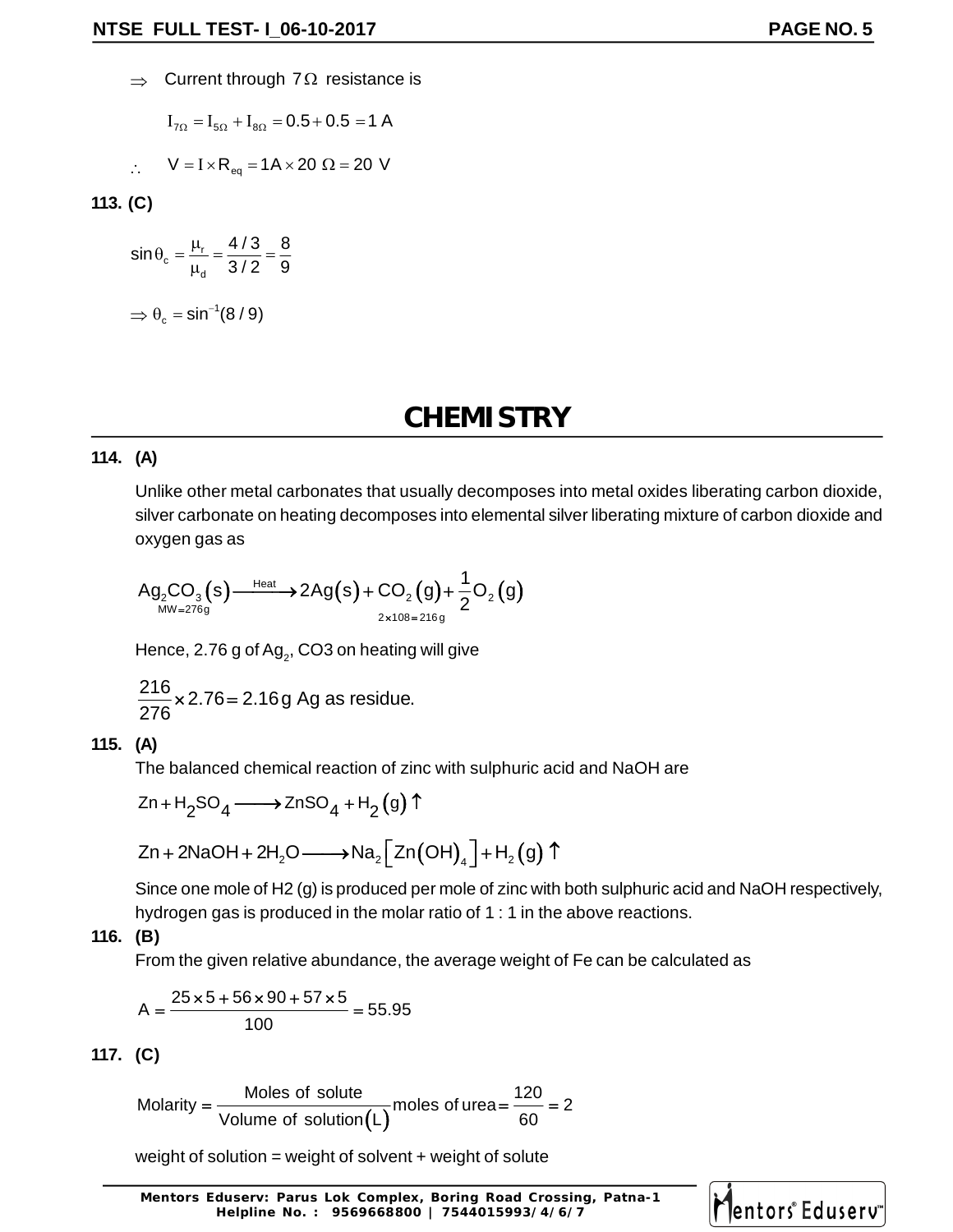#### **118. (D)**

Neutron has no charge, hence e/m is zero for neutron. Next,  $\alpha$ -particle (He<sup>2+</sup>) has very high mass compared to proton and electron, therefore very small e/m ratio. Proton and electron have same charge (magnitude) but former is heavier, hence has smaller value of e/m.

$$
\frac{e}{m}\!:\!n\!<\!\alpha<\!p< e
$$

#### **119. (A)**

 $\left(24\right)$ : 1s $^{2}$ 2s $^{2}$ 2p $^{6}$ 3s $^{2}$ 3p $^{6}$  3d $^{5}$  4s $^{1}$ Ar  $Cr(24)$ : <u>1s $^{2}2s^{2}2p^{6}3s^{2}3p^{6}$ </u> 3d<sup>5</sup> 4s

The above configuration is exception to aufbau's principle.

**120. (C)**

In KCN, the bonding between potassium ion and cyanide ion is ionic while carbon and nitrogen are covalently bonded in cyanide ion as :



$$
[K]^{\dagger}[\mathbf{C}^{\mathbf{L}}_{\mathbf{N}}]
$$
 **Covalent bond**

**121. (A)**

CO has a total of 14 electrons and CN<sup>-</sup> also has 14 electrons :

$$
C(6e^-) + N(7e^-) + e^- \longrightarrow CN^-(14e^-)
$$

**122. (B)**

A water molecule can form at the most four H-bonds :



Four sites of H-bonding

#### **123. (C)**

Gun metal has a composition of  $Cu = 88%$ 

$$
Sn = 10\%, Zn = 2\%
$$

#### **124. (D)**

Zinc sulphate hepta hydrate  $({\sf ZnSO}_4.7{\sf H}_2{\sf O})$  is called white vitriol. When it is heated with barium sulphide, it forms a white pigment lithopone.

**125. (D)**

$$
\mathsf{C}_{\mathsf{n}}\mathsf{H}_{\mathsf{2n}}
$$

$$
CH2.
$$
\ne.g. cyclopropane is C<sub>3</sub>H<sub>6</sub>: H<sub>2</sub>C—CH<sub>2</sub>.

\ncyclobutane is C<sub>4</sub>H<sub>8</sub>: CH<sub>2</sub>—CH<sub>2</sub>

\n
$$
CH2—CH2
$$
\n
$$
CH2-CH2
$$

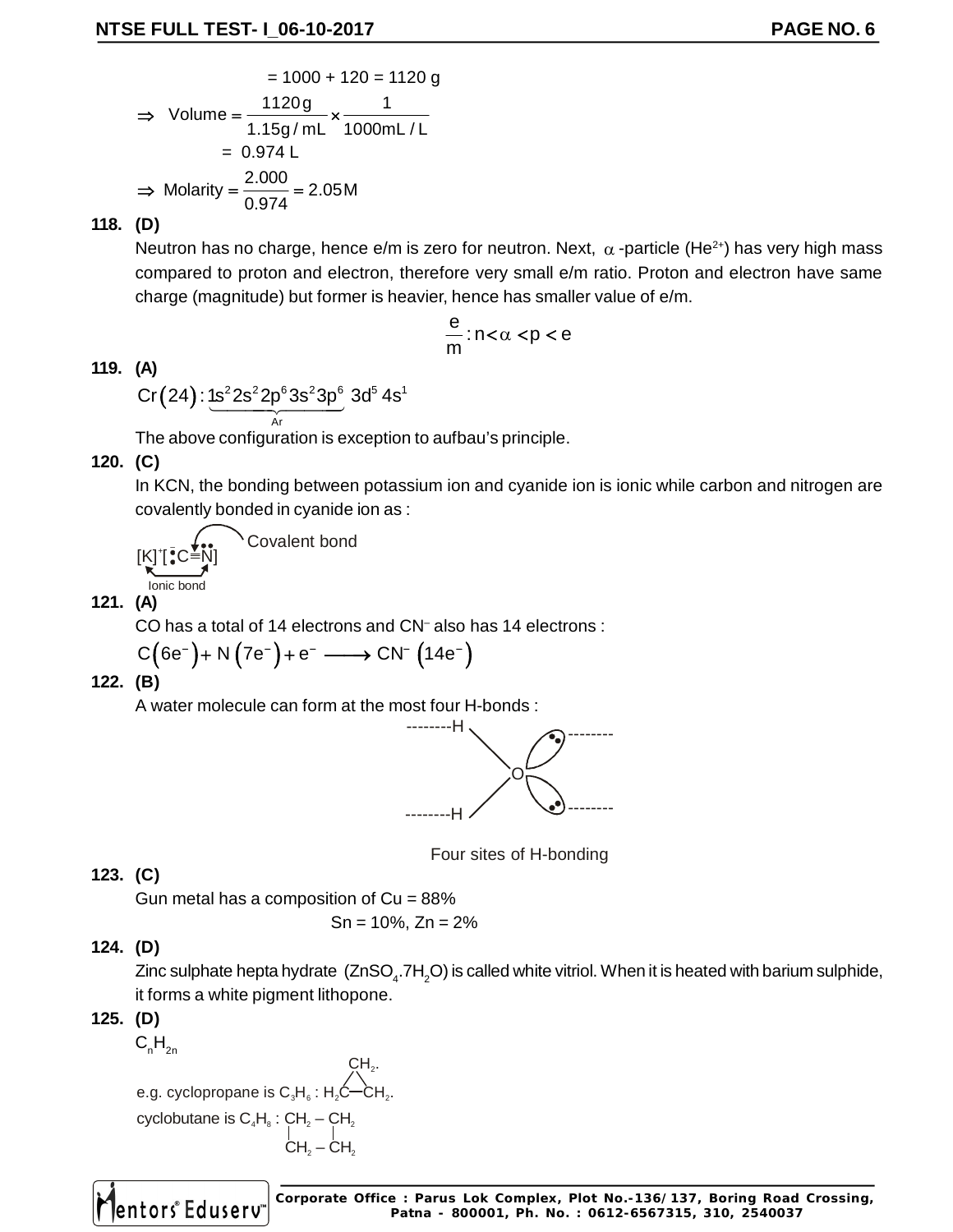#### **126. (A)**



#### **BIOLOGY**

#### **127. (D)**

- **128. (B)**
- **129. (B)**

Afferent nerve fiber in also known as sensory nerve, which conducts impulse from receptor to CNS.

#### **130. (D)**

Basal Metabolic Rate (BMR) in the amount of energy expended while the rest.

#### **131. (A)**

Brain cell has lack of centrosome.

#### **132. (B)**

Function of cerebellum is to maintain body balance & posture.

#### **133. (B)**

Endometrium is the innermost lining of uterus.

#### **134. (A)**

Since, horses only ingest plant fats hence very little amount of bile is needed as compared to what a carnivore ingesting animal fats require.

#### **135. (A)**

- **136. (A)**
- **137. (B)**

Sex cell in formed by meiotic cell division.

- **138. (C)**
- **139. (C)**
- **140. (C)**

Endoperm is triploid structure, whereas zygote is diploid.

**Mentors Eduserv: Parus Lok Complex, Boring Road Crossing, Patna-1 Helpline No. : 9569668800 | 7544015993/4/6/7**

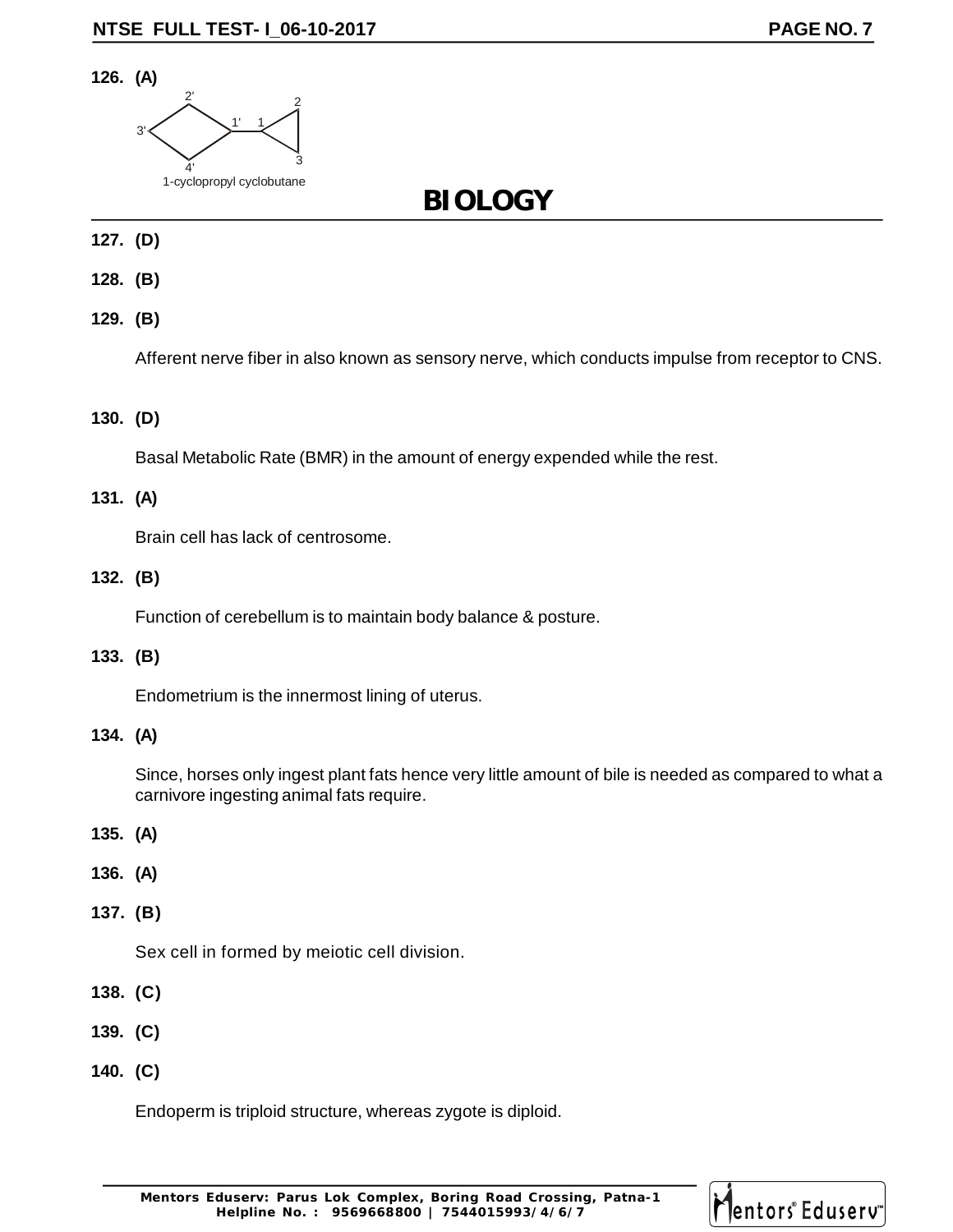#### **MATHEMATICS**

**141. (B)**

a = 8 + 
$$
\sqrt{60}
$$
  
\na = 8 +  $2\sqrt{15} = (\sqrt{5} + \sqrt{3})^2$   
\n $\therefore \sqrt{a} = \sqrt{5} + \sqrt{3} \Rightarrow \frac{1}{\sqrt{a}} = \frac{1}{\sqrt{5} + \sqrt{3}} = \frac{\sqrt{5} - \sqrt{3}}{2}$   
\nNow  $\sqrt{a} - \frac{1}{\sqrt{a}} = \sqrt{5} + \sqrt{3} - (\frac{\sqrt{5} - \sqrt{3}}{2})$   
\n $= \frac{2(\sqrt{5} + \sqrt{3}) - (\sqrt{5} - \sqrt{3})}{2} = \frac{2\sqrt{5} + 2\sqrt{3} - \sqrt{5} + \sqrt{3}}{2} = \frac{\sqrt{5} + 3\sqrt{3}}{2}$ 

**142. (A)**

$$
log(A^{B}B^{C}C^{A}) + log(\frac{1}{ABC})
$$
  
\n
$$
\Rightarrow log(\frac{A^{B}.B^{C}.C^{A}}{ABC}) = log[A^{B-1}.B^{C-1}.C^{A-1}]
$$

**143. (B)**

$$
\begin{aligned}\nx^2 &= y + z \quad -(I) \\
y^2 &= z + x \quad -(II) \\
z^2 &= x + y \quad -(III)\n\end{aligned}\n\qquad\n\begin{aligned}\n(I) - (II) \quad x^2 - y^2 &= y - x \Rightarrow x + y + 1 = 0 \\
(II) - (III) \quad y^2 - z^2 &= z - y \Rightarrow y + z + 1 = 0 \\
(III) - (I) \quad z^2 - x^2 &= x - z \Rightarrow z + x + 1 = 0\n\end{aligned}
$$

$$
\therefore \frac{1}{x+y} + \frac{1}{y+z} + \frac{1}{z+x} = \frac{1}{-1} + \frac{1}{-1} + \frac{1}{-1} = -3
$$

**144. (D)**

kx– 12=3k  $kx = 3k + 12$ 

$$
x = \frac{3k + 12}{k} = 3 + \frac{12}{k}
$$

For x to be integer k= 1,2,3,4,6,12  $\therefore$  Number of positive integral value of k=6

**145. (B)**

A  
\n
$$
50^{\circ}
$$
\nE\n
$$
80^{\circ}
$$
\nB\nC\nClearly  $\angle$ BDE = 20^{\circ}

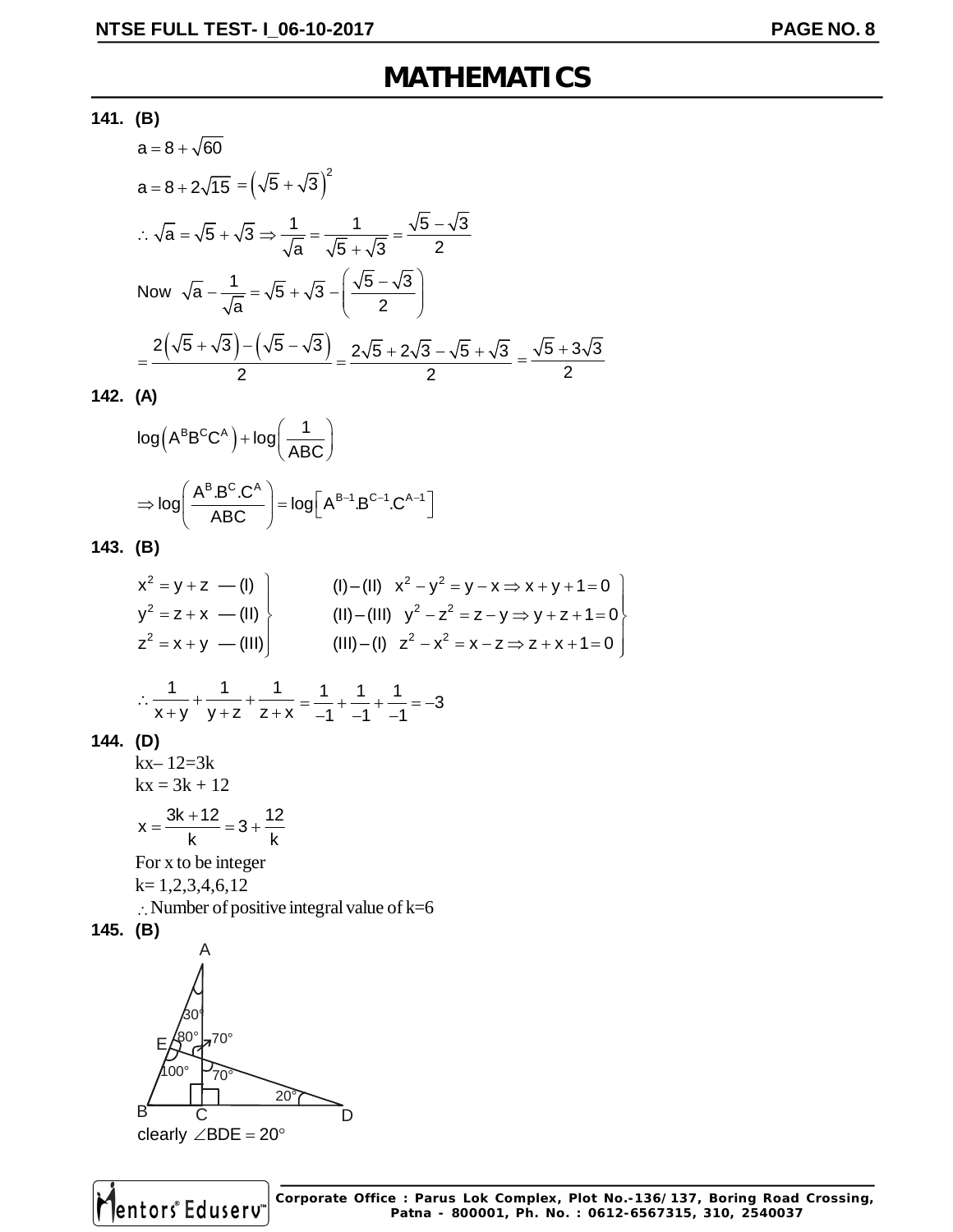#### **146. (C)**

$$
P = \begin{pmatrix} 2\lambda + 1 & 7\lambda + 3 \\ \lambda + 1 & \lambda + 1 \end{pmatrix}
$$
  
\nSince P lies on line 3x + y - 9 = 0  
\n
$$
\therefore 3\begin{pmatrix} 2\lambda + 1 \\ \lambda + 1 \end{pmatrix} + \begin{pmatrix} 7\lambda + 3 \\ \lambda + 1 \end{pmatrix} - 9 = 0
$$
  
\n
$$
6\lambda + 3 + 7\lambda + 3 - 9\lambda - 9 = 0
$$
  
\n
$$
6\lambda + 3 + 7\lambda + 3 - 9\lambda - 9 = 0
$$
  
\n
$$
4\lambda - 3 = 0 \Rightarrow \lambda = \frac{3}{4}
$$
  
\n
$$
\therefore \text{ Ratio is 3 : } 4 \text{ Ans}
$$
  
\n147. (C)  
\n
$$
(5x + 2)^2 + (3x - 1)^2 = (5x + 2)^2 + (2x + 1)^2
$$
  
\n
$$
\therefore x = 2
$$
  
\n
$$
Side = \sqrt{12^2 + 5^2} = 13 \text{ cm}
$$
  
\nPerimeter = 4 x 13 cm = 52 cm  
\n
$$
a^2 - 6a - 1 = 0
$$
  
\n
$$
\Rightarrow a = \frac{6 \pm \sqrt{36 + 4}}{2} = \frac{6 \pm 2\sqrt{10}}{2}
$$
  
\n
$$
a = 3 + \sqrt{10}
$$
  
\n
$$
a^2 = 19 + 6\sqrt{10}
$$
  
\n
$$
\frac{1}{a^2} = \frac{1}{19 + 6\sqrt{10}} = \frac{19 - 6\sqrt{10}}{19^2 - 36 \times 10} = 19 - 6\sqrt{10}
$$
  
\n
$$
\Rightarrow a^2 + \frac{1}{a^2} = 19 + 6\sqrt{10} + 19 - 6\sqrt{10} = 38
$$
  
\nCase 2,  
\nIf  $a = 3 - \sqrt{10} \Rightarrow a^2 = 19 - 6\sqrt{10}$   
\n
$$
\frac{1}{a^2} = 19 + 6\sqrt{10}
$$
  
\n
$$
\Rightarrow a^2 + \frac{1}{a^2} =
$$





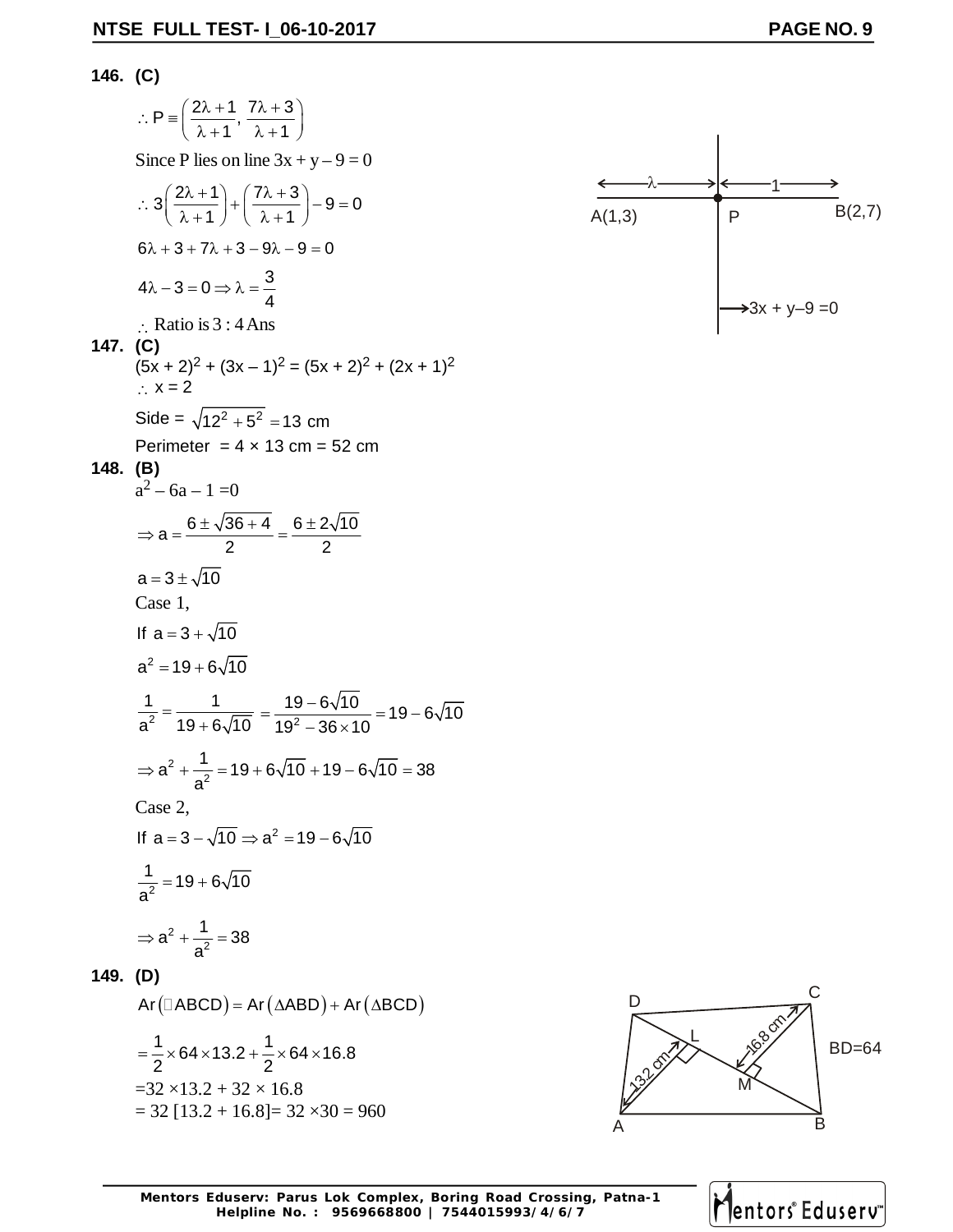#### **150. (D)**

In triangle QRT,  $\theta + \theta + 90^\circ + 60^\circ = 180^\circ \Rightarrow \theta = 15^\circ$ 



#### **151. (C)**

B1 , B<sup>2</sup> , B<sup>3</sup> ,............... B<sup>10</sup>  $\overline{X} = \frac{B_1 + B_2 + B_3 + \dots + B_{10}}{10} = 100$ 10  $=\frac{B_1 + B_2 + B_3 + \dots + B_{10}}{10} = 1$  $\overline{X} = \frac{B_1 + B_2 + \dots + B_{10} + 10}{6} = 100 + \frac{10}{10} = 101$ 10 10  $=\frac{B_1 + B_2 + \dots + B_{10} + 10}{10} = 100 + \frac{10}{10} = 1$ **152. (A)**  $ax = \frac{ax_1 + ax_2 + ax_3 + \dots + ax_n}{ax}$ n  $\Rightarrow$   $ax_1 + ax_2 + ax_3 + \dots + ax_n =$  nax Now  $(ax_1 - a\overline{x}) + (ax_2 - a\overline{x}) + (ax_3 - a\overline{x}) + \dots + (ax_n - a\overline{x})$  $a = (ax_1 + ax_2 + \dots + ax_n) - na\overline{x}$  $n = na\overline{x} - na\overline{x} = 0$ **153. (A)**  $P(R) = Perimeter (rectangle) = 2 [2x + x] = 6x$  $D(S) = Diameter (Semicircle) = 2\sqrt{2}x$  =  $2\sqrt{2}x$  $\frac{P(R)}{P(R)} = \frac{6x}{2\sqrt{2}} = \frac{3}{\sqrt{2}} = 3 : \sqrt{2}$ D(S)  $2\sqrt{2}x \sqrt{2}$  $\therefore \frac{1}{R} \frac{1}{R} = \frac{R}{R} = \frac{R}{R} = \frac{R}{R} = \frac{R}{R}$ **154. (A)** inner square having sides = 20  $\therefore$  Area (square) = 400 cm<sup>2</sup> Area $\left( 4\,\, \text{circle} \, \right)$  =  $4 \left( \pi 5^2 \right)$  = 25  $\times$  4 $\pi$  = 100 $\pi$ : Area shaded region =  $(400 - 100\pi)$  cm<sup>2</sup>  $=$   $($  400  $-$  100 $\pi )\;$ cm $^2$ 

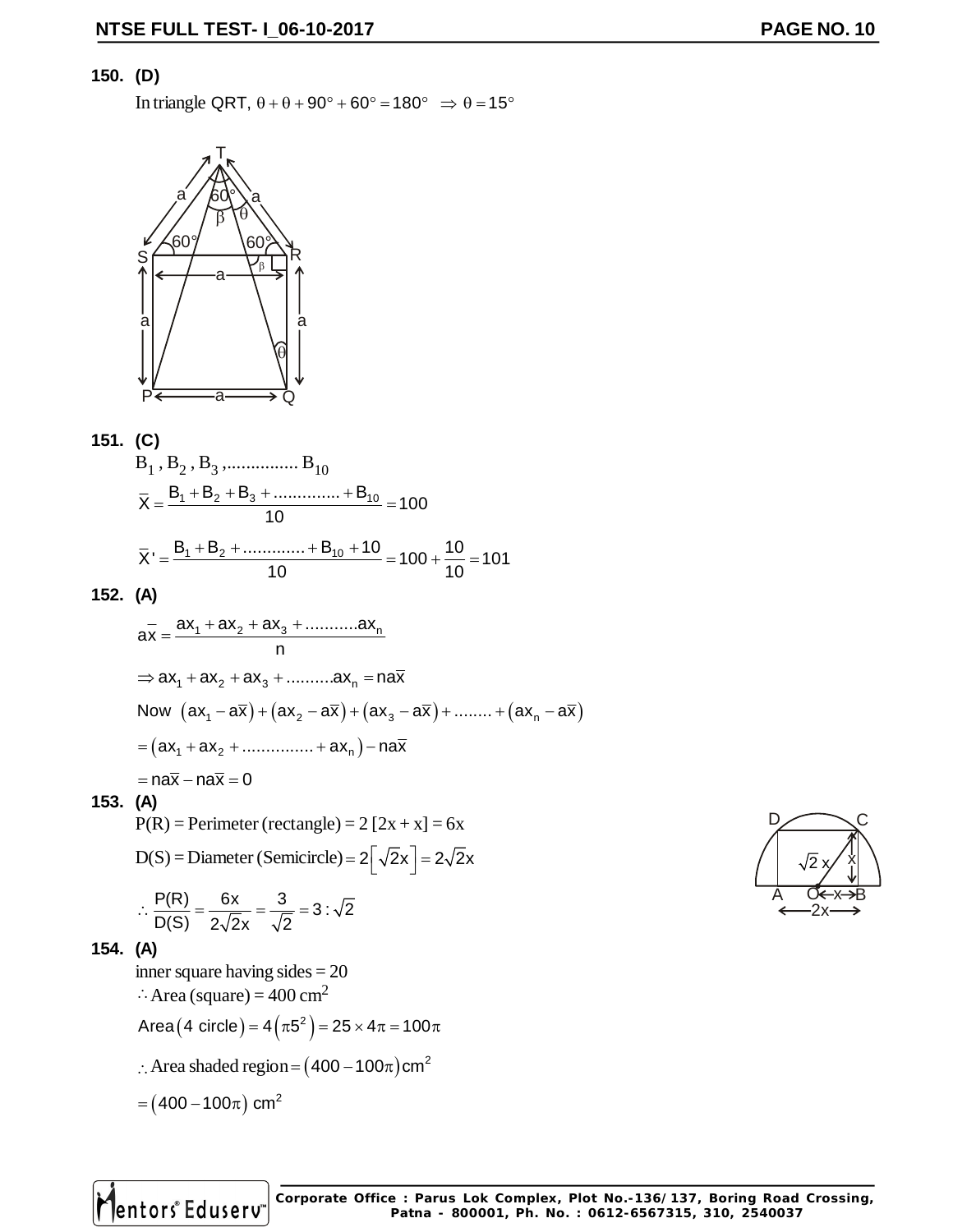#### **155. (C)**

n(S) = {10, 11, 12, .........99}=90  
\nn(E) = {12, 15, .........99}  
\nt<sub>n</sub> = a + (n - 1)d  
\n99 = 12 + (n - 1)×3  
\n
$$
\frac{87}{3} = n - 1 \Rightarrow n = 29 + 1 = 30
$$
\n
$$
P(E) = \frac{n(E)}{n(S)} = \frac{30}{90} = \frac{1}{3}
$$

**156. (A)**

$$
\begin{array}{ccc}\n & -2t & \longrightarrow & -2t & \longrightarrow & -2t & \longrightarrow & -2t & \longrightarrow & -2t & \longrightarrow & -2t & \longrightarrow & -2t & \longrightarrow & -2t & \longrightarrow & -2t & \longrightarrow & -2t & \longrightarrow & -2t & \longrightarrow & -2t & \longrightarrow & -2t & \longrightarrow & -2t & \longrightarrow & -2t & \longrightarrow & -2t & \longrightarrow & -2t & \longrightarrow & -2t & \longrightarrow & -2t & \longrightarrow & -2t & \longrightarrow & -2t & \longrightarrow & -2t & \longrightarrow & -2t & \longrightarrow & -2t & \longrightarrow & -2t & \longrightarrow & -2t & \longrightarrow & -2t & \longrightarrow & -2t & \longrightarrow & -2t & \longrightarrow & -2t & \longrightarrow & -2t & \longrightarrow & -2t & \longrightarrow & -2t & \longrightarrow & -2t & \longrightarrow & -2t & \longrightarrow & -2t & \longrightarrow & -2t & \longrightarrow & -2t & \longrightarrow & -2t & \longrightarrow & -2t & \longrightarrow & -2t & \longrightarrow & -2t & \longrightarrow & -2t & \longrightarrow & -2t & \longrightarrow & -2t & \longrightarrow & -2t & \longrightarrow & -2t & \longrightarrow & -2t & \longrightarrow & -2t & \longrightarrow & -2t & \longrightarrow & -2t & \longrightarrow & -2t & \longrightarrow & -2t & \longrightarrow & -2t & \longrightarrow & -2t & \longrightarrow & -2t & \longrightarrow & -2t & \longrightarrow & -2t & \longrightarrow & -2t & \longrightarrow & -2t & \longrightarrow & -2t & \longrightarrow & -2t & \longrightarrow & -2t & \longrightarrow & -2t & \longrightarrow & -2t & \longrightarrow & -2t & \longrightarrow & -2t & \longrightarrow & -2t & \longrightarrow & -2t & \longrightarrow & -2t & \longrightarrow & -2t & \longrightarrow & -2t & \longrightarrow & -2t & \longrightarrow & -2t & \longrightarrow & -2t & \longrightarrow & -2t & \longrightarrow & -2t & \longrightarrow & -2t & \longrightarrow & -2t & \longrightarrow & -2t & \longrightarrow & -2t & \longrightarrow & -2t & \longrightarrow & -2t & \longrightarrow & -2t & \longrightarrow & -2t & \longrightarrow & -2t & \longrightarrow & -2t & \longrightarrow & -2t & \longrightarrow & -2t & \longrightarrow & -2t & \longrightarrow & -2t & \longrightarrow & -2t & \longrightarrow & -2t & \longrightarrow & -2t & \longrightarrow & -2t & \longrightarrow & -2t & \longrightarrow & -2t & \longrightarrow & -2t & \longrightarrow & -2t & \longrightarrow & -2t & \longrightarrow & -2t & \longrightarrow & -2t & \longrightarrow & -2t & \longrightarrow & -2t & \longrightarrow & -2t & \longrightarrow & -2t & \longrightarrow & -2t & \longrightarrow & -2
$$

$$
158. (D)
$$

**157. (D)**

$$
\sin x + \sin^2 x = 1
$$
\n
$$
\sin x = \cos^2 x \quad -(1)
$$
\nNow  $\cos^{12} x + 3\cos^{10} x + 3\cos^8 x + \cos^6 x + 2\cos^4 x + \cos^2 x - 2$ 

\n
$$
\sin^6 x + \sin^5 x + 3\sin^4 x + \sin^3 x + 2\sin^2 x + \sin x - 2
$$
\n
$$
= \sin^3 x (\sin x + 1)^3 + 2\sin^2 x + \sin x - 2
$$
\n
$$
= (\sin x + \sin^2 x)^3 + 2\sin^2 x + \sin x - 2
$$
\n
$$
= 1 + 2\sin^2 x + \sin x - 2 = (\sin^2 x + \sin x + 1 - 2) + \sin^2 x = (1 + 1 - 2) + \sin^2 x = \sin^2 x
$$